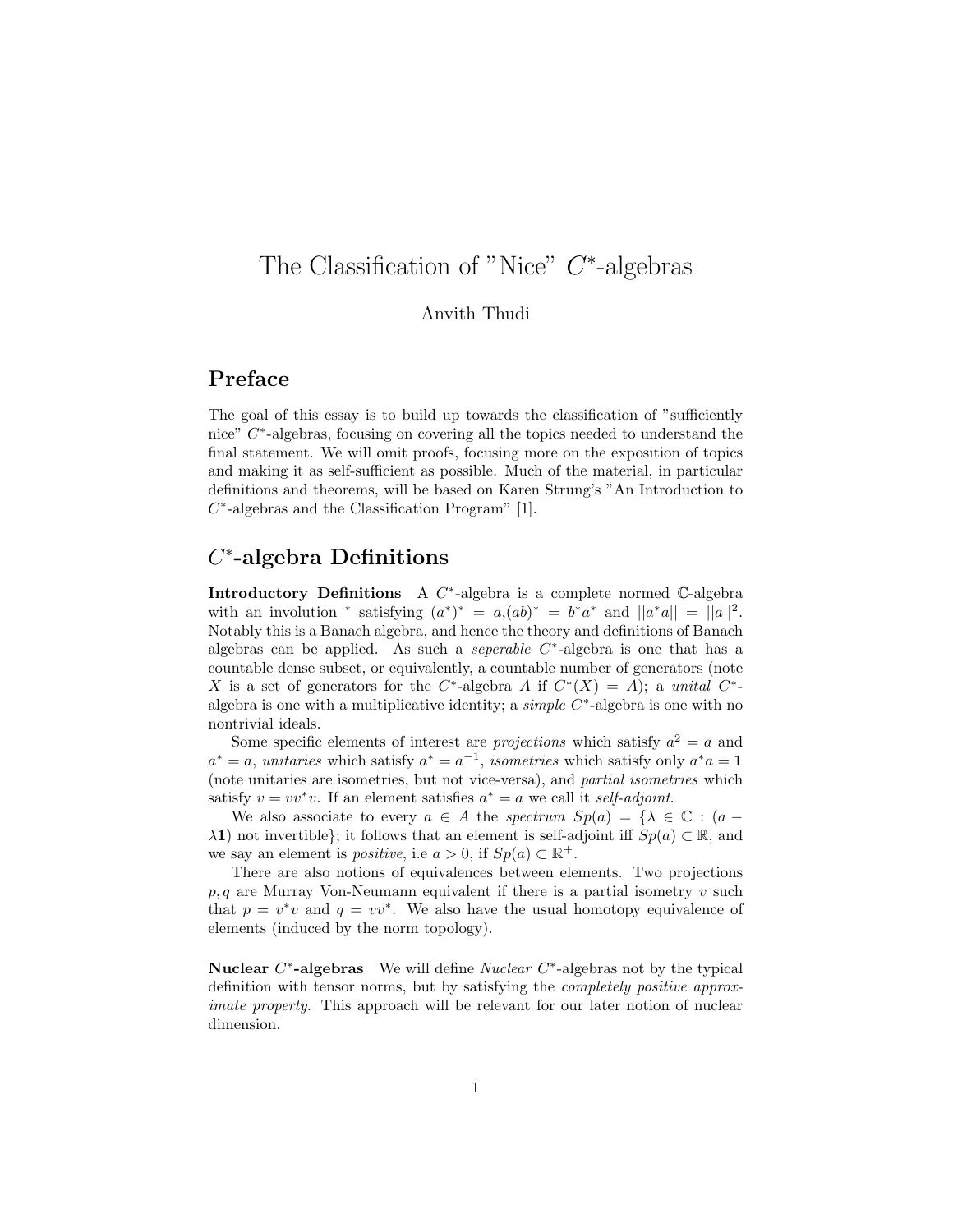First recall a map  $\theta : A \to B$  is called completely positive if the extension  $\theta^n : M_n(A) \to M_n(B)$  by applying  $\theta$  entry-wise is positive  $\forall n \in \mathbb{N}$ . Now given finite  $\mathfrak{F} \subset A$  and  $\epsilon > 0$ , we say  $(\mathfrak{F}, \epsilon)$  is a completely positive approximation for A if  $\exists$   $(F, \psi, \phi)$  where F is a finite dimension  $C^*$ -algebra,  $\psi : F \to A$  and  $\phi: A \to F$  are completely positive maps, and  $||\phi \circ \psi(a) - a|| < \epsilon \; \forall a \in \mathfrak{F}$ .

We then say A has the completely positive approximate property if for every finite  $\mathfrak{F} \subset A$ ,  $\epsilon > 0$ , there is a  $(\mathfrak{F}, \epsilon)$  completely positive approximation with  $\psi, \phi$ both contractions (i.e operator norm  $\lt 1$ ). It has been shown that in fact A is nuclear iff it satisfies the completely positive approximate property [2, 3].

#### $K_0$  and  $K_1$

We have two important abelian groups associated to a  $C^*$ -algebra  $A$ , the first we discuss is the  $K_0$  group and then the  $K_1$  group. Together they make up what is often called the  $K$ -theory of a  $C^*$ -algebra.

**K<sub>0</sub>** Let  $M_n(A)$  be matrices with elements of A (which is itself a  $C^*$ -algebra) and note we can say  $M_n(A) \subset M_m(A)$  where  $m > n$  by including matrices in  $M_n(A)$  to the top left corner of matrices of dimension m. Thus the set  $M_{\infty} = \cup_{n \in \mathbb{N}} M_n(A)$  makes sense as an increasing sequence of subsets. Moreover we have any  $p, q \in M_\infty$  belong to some  $p \in M_n(A)$ ,  $q \in M_m(A)$  and hence can define the operation  $p \bigoplus q \in M_{n+m}(A)$  by placing p, q along the diagonal (in that order).

We can define an equivalence on the projections in  $M_{\infty}$ , analogous to Murray Von-Neumann equivalence, by setting  $p \sim q$  if  $\exists v \in M_{m,n}$  such that  $v^*v = p$ and  $vv^* = q$ . Notably we have the following properties

- 1. if  $p_1 \sim p_2$  and  $q_1 \sim q_2$  then  $p_1 \bigoplus q_1 \sim p_2 \bigoplus q_2$
- 2.  $p \bigoplus q \sim q \bigoplus p$
- 3. if  $p, q \in M_n(A)$  and  $pq = 0$  then  $p + q \cdot p \bigoplus q$
- 4.  $(p \bigoplus q) \bigoplus r \ p \bigoplus (q \bigoplus r)$

These properties imply that  $M_{\infty}/\sim$  is an abelian semi-group under the operation  $\bigoplus$  (where I abuse notation here as by  $M_{\infty}$  I am only referring to the projections), and thus we can define  $K_0$  as the Grothendick completion of this semi-group, i.e  $K_0(A) = \{ [p] - [q] : [p], [q] \in M_\infty(A) / \sim \} / \sim_G$  where  $[p] - [q] \sim_G [p'] - [q']$  iff  $[p] + [q'] + [r] = [p'] + [q] + [r]$  for some  $[r]$ . Note that this construction, in particular the use of a the grothendick construction, bears significant similarity to the topological  $K$ -group construction I described in my previous essay.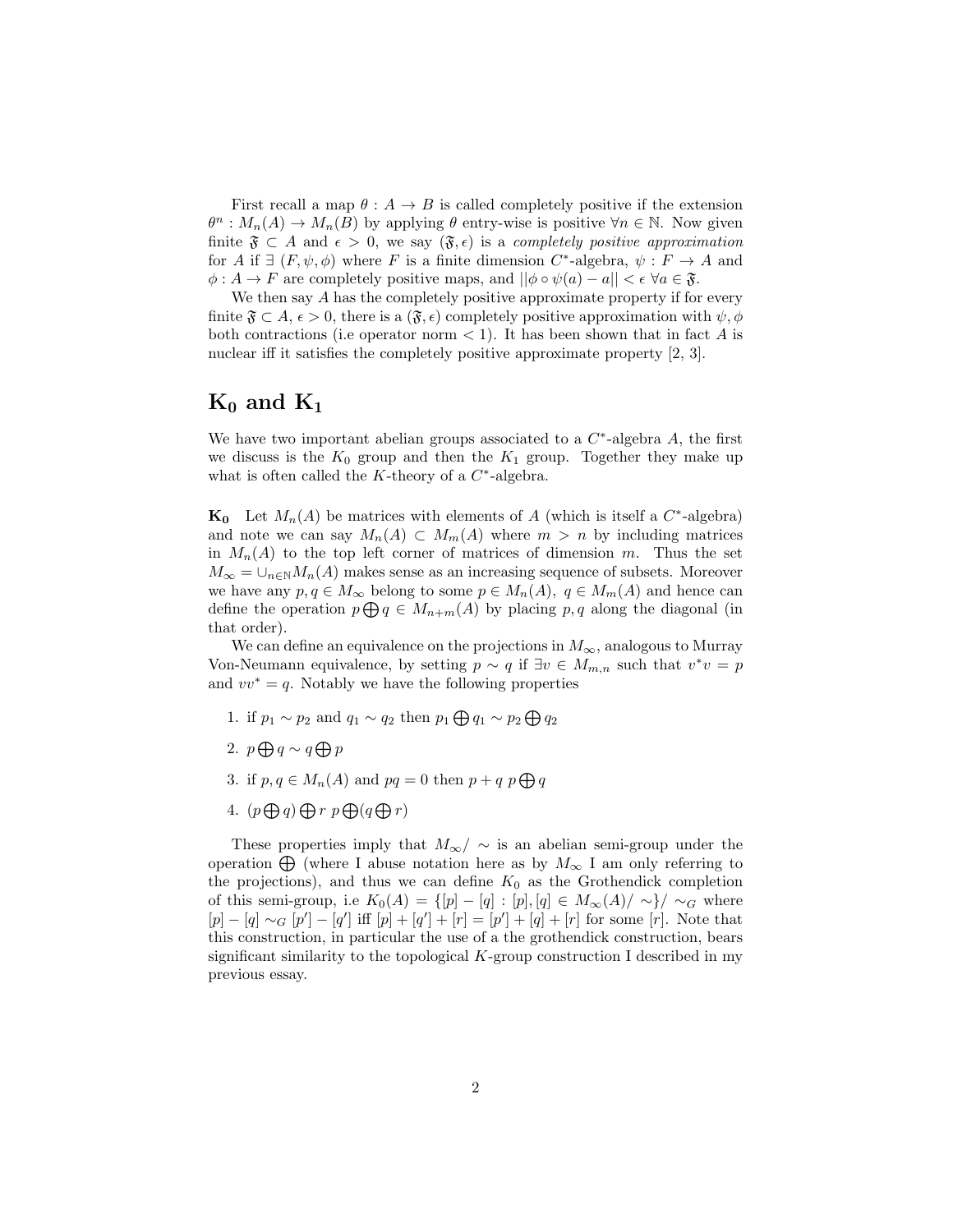**Ordered Group Structure with**  $K_0(A)_+$  Recall that an ordered abelian group G is a group with a partial order that also satisfies  $x < y$  implies  $x + z <$  $y + z$  for all  $z \in G$ , and  $G = \{x \in G : 0 \leq x\} - \{x \in G : 0 \leq x\}$  (i.e decomposes into positive and negative elements). Letting  $G_{+}$  denote the positive elements, we then usually denote the ordered group by  $(G, G_+).$ 

Note that  $K_0(A)$  is constructed as the difference of projections  $[p]$ , hence we can define  $K_0(A)_+ = \{ [p] : p \in M_\infty(A) \text{ is a projection } \}$  and note then  $(K_0(A), K_0(A)_+)$  gives us a partially ordered group with  $x < y$  if  $y - x \in$  $K_0(A)_+.$ 

As A is unital we have a unit 1, and in fact [1] is an *order unit* (i.e  $\forall x \in$  $K_0(A)$  have  $n \in K_0(A)$  s.t  $-n1 \leq x \leq n1$ ). So  $(K_0(A), K_0(A)_+, [1])$  is an ordered abelian group with distinguished order unit, or a pointed ordered abelian group.

Formally we define this ordered group structure only for unital stably finite  $C^*$ -algebras (i.e  $M_n(A)$  is finite for every  $n \in \mathbb{N}$ ). However, it still makes sense to refer to  $K_0(A)_+$  (given by the prior definition) and [1] for non stably-finite  $C^*$ -algebras, and this will be a part of our later classification invariant.

 $\mathbf{K}_1$  In the case of a unital  $C^*$ -algebra A we can also associate another group  $K_1$ . Let  $U_n(A)$  be the unitaries of  $M_n(A)$ , and thus analogous to before  $U_{\infty} =$ ∪<sub>n∈N</sub>U<sub>n</sub> makes sense, and we have an operation  $\bigoplus$ . In this case we now take  $u \sim v$  for  $v \in U_n(A)$ ,  $v \in U_m(A)$  if  $\exists k \geq max\{n,m\}$  s.t  $u \bigoplus 1_{k-n}$  is homotopy equivalent to  $v \bigoplus 1_{k-m}$  in the  $U_k(A)$  subspace topology of  $M_k(A)$ .

It can be shown that  $U_{\infty}(A)/\sim$  is an abelian group with the operation  $\bigoplus$ , and hence we define  $K_1(A) = U_{\infty}(A)/\sim$ 

#### The Invariant

With that we can now give what will eventually be our invariant used in the classification of "nice"  $C^*$ -algebras, called the *Elliott Invariant*.

**Tracial States** Recall a state on a C<sup>\*</sup>-algebra is a linear functional  $\phi : A \to \mathbb{C}$ s.t  $||\phi|| = 1$ . Tracial states are states s.t we also have  $\phi(ab) = \phi(ba)$ , and we denote the set of all tracial states by  $T(A)$ .

State Space of Ordered Groups First we define the state space of an ordered group with distinguished unit  $(G, G_+, u)$  as the set of group homomorphism  $\phi: G \to \mathbb{R}$  s.t  $\phi(G_+) \subset \mathbb{R}^+$  and  $\phi(u) = 1$ . Note this is the natural extension of the typical definition of positive states on a Banach algebra, and we denote it by  $S(G)$ .

The Elliott Invariant With that we then have the 6-tuple associated to any simple, seperable, nuclear, unital  $C^*$ -algebra A given by  $Ell(A) = ((K_0(A), K_0(A)_+, [1]), K_1(A), T(A), \rho_A)$ where  $\rho_A: T(A) \to S(K_0(A))$  is given by  $\rho(\tau)(p]-[q]) = \tau(p)-\tau(q)$ . Though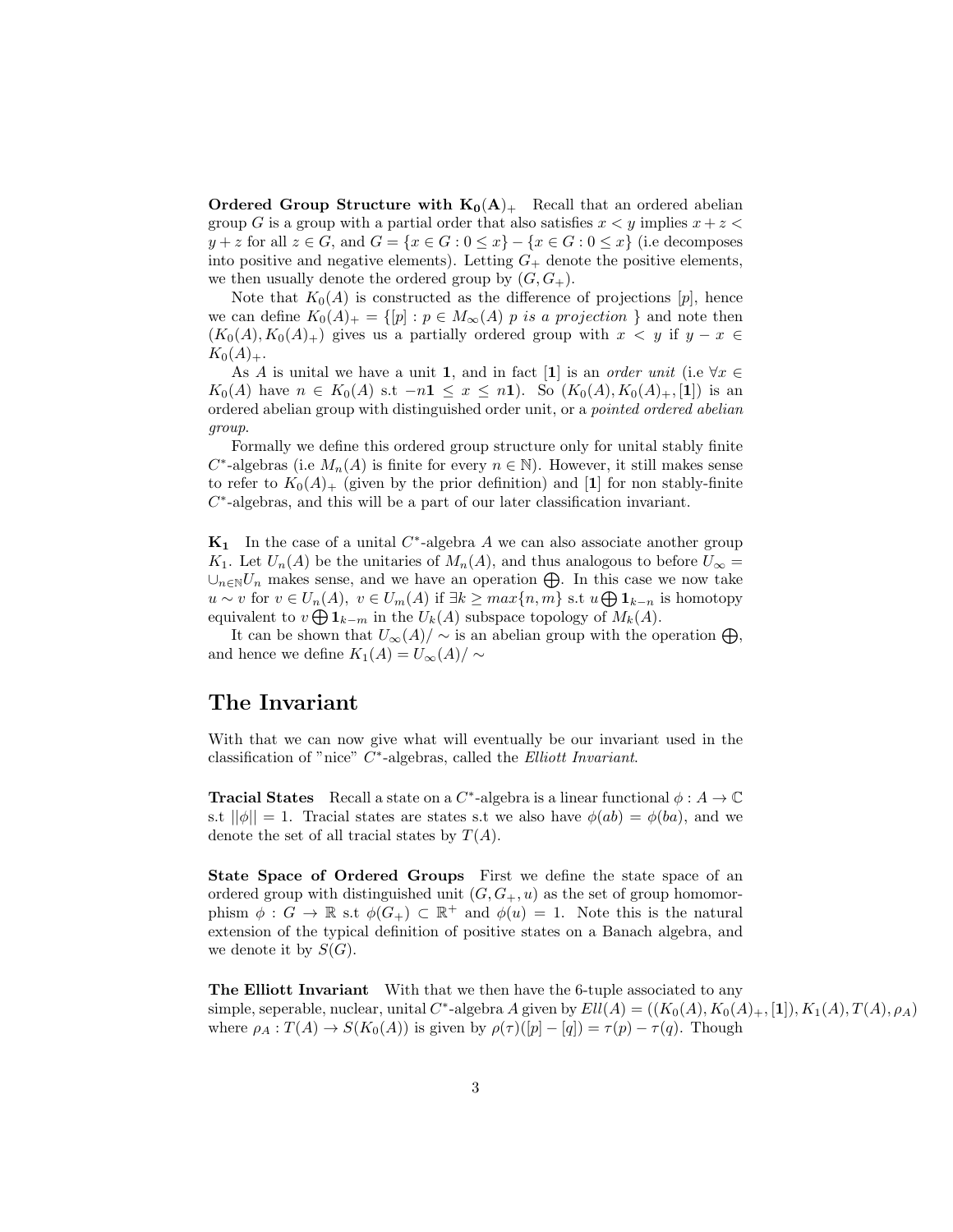it would be nice for this to classify all simple, seperable, nuclear, unital  $C^*$ algebras, it is not.

#### Jiang-Su Algebras

The main counter-example to the Elliott invariant classifying all simple,seperable, nuclear, unital C<sup>\*</sup>-algebras A is that exists C<sup>\*</sup>-algebra Z s.t for any  $A \, Ell(A \bigotimes Z) =$  $Ell(A)$  but there are cases where  $A \not\cong A \bigotimes Z$ . We won't get into the proofs of those statements, however we will define this  $C^*$ -algebra  $Z$ , called the *Jiang-Su* algebra; later we will see being Z-stable, which turns out to be equivalent to having finite nuclear dimension (which we will later define), will be one of our niceties.

Inductive Limit of  $C^*$ -algebras We first will discuss a method of construction of  $C^*$ -algebras as a limit of other  $C^*$ -algebras.

An *inductive sequence* of  $C^*$ -algebras  $(A_n, \phi_n)_{n \in \mathbb{N}}$  is a sequence of  $C^*$ algebras  $A_n$  with <sup>\*</sup>-homomorphisms  $\phi_n : A_n \to A_{n+1}$ . For such an inductive sequence we can define  $\mathfrak{A} = \{(a_j)_{j \in \mathbb{N}} \in \prod A_n : \exists N \ s.t \ a_{j+1} = \phi_j(a_j) \ \forall j \ge N\}$ , and note it is a <sup>\*</sup>-algebra under point-wise operations, and in fact  $\rho(a) = \lim ||a_j||_{A_j}$ is a  $C^*$ -seminorm (recall a  $C^*$ -seminorm is just a  $C^*$ -norm but is only positive and not necessarily positive definite).

If we now take the ideal  $N = \text{ker}(\rho)$  and consider  $A = \overline{\mathfrak{A}/N}$  we get a  $C^*$ -algebra, which is the enveloping algebra of  $(\mathfrak{A}, \rho)$ . We call A the *inductive* limit.

It's worth noting we can make sense of  $\phi_{n,m}: A_n \to A_m$  by  $\phi_m \phi_{m-1} \cdots \phi_n$ , and also  $\phi^n : A_n \to A$  by  $\phi^n(a) = (a_j)_{j \in \mathbb{N}}$  where  $a_j = 0$  for  $j < n$ ,  $a_n = a$ ,  $a_j = \phi_{n,j}(a)$  for  $j > n$ . We remark on this as there is a universal property associated to inductive limits, which is that if there is a  $C^*$ -algebra  $B$  and associated \*-homomorphisms  $\psi^n : A_n \to B$  s.t  $\psi^n = \psi^{n+1} \circ \phi_n$ , then there is a unique \*-homomorphism  $\psi : A \to B$  s.t  $\psi^n = \psi \circ \phi^n$ .

**Dimension-Drop Algebras** Let  $p, q, d \in \mathbb{N} \setminus \{0\}$  with both p, q divisors of d, then we define the *dimension-drop algebra*  $I(p,d,q) = \{f \in C([0,1], M_d(\mathbb{C}))$ :  $f(0) \in M_p \otimes 1_{d/p}$  and  $f(1) \in M_q \otimes 1_{d/q}$ . Note if p, q are relatively prime, i.e  $pq$  is the least common multiple, then  $I(p, pq, q)$  is called a prime dimension-drop algebra.

Dimension Drop Algebras satisfy several important properties.

**Proposition 1.**  $I(p,d,q)$  has no nontrivial projections iff p, q are relatively prime

and notably we can classify their K-theory

**Proposition 2.** Let r be the greatest common divisor of p, q and  $n = dr/(pq)$ , then  $K_0(I(p,d,q)) = \mathbb{Z}$  and  $K_1(I(p,d,q)) = \mathbb{Z}/n\mathbb{Z}$ . Notably, if  $I(p,d,q)$  is a prime dimension-drop algebra, then  $K_1(I(p,d,q)) = 0$ .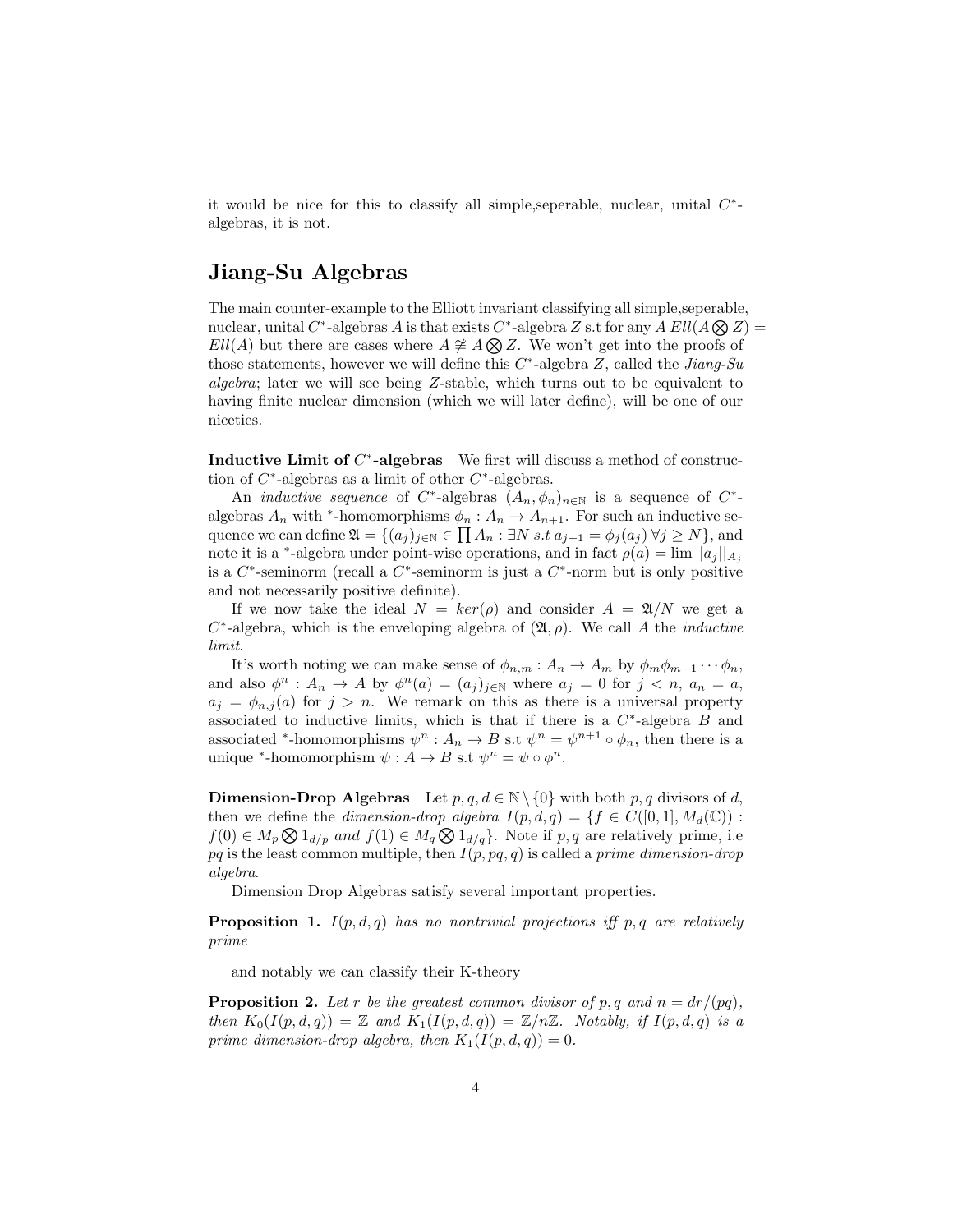**Jiang-Su Algebra** The Jiang-Su algebra  $Z$  is constructed as the inductive limit of a special inductive sequence of prime dimension-drop algebras given by the following proposition.

**Proposition 3.** There exists an inductive sequence  $(A_n, \phi_n)_{n \in \mathbb{N}}$  of prime dimensiondrop algebras  $I(p_n, d_n, q_n)$  s.t  $\phi_{m,n}: A_m \to A_n$  are injective and given by

| --                                                          |                             |                               |          |                                    |  |
|-------------------------------------------------------------|-----------------------------|-------------------------------|----------|------------------------------------|--|
| $\mathbb{A}^{m,n}$ (f)<br>$\mathbf{u} = \mathbf{u}^{* - 1}$ | $f \circ \varepsilon^{m,n}$ |                               | $\cdots$ |                                    |  |
|                                                             |                             | $f \circ \varepsilon_1^{m,n}$ | $\cdots$ |                                    |  |
|                                                             |                             |                               |          |                                    |  |
|                                                             |                             |                               | $\cdots$ | , $\circ \varepsilon_k^{m,n}$<br>J |  |

where  $k = d_m/d_n$ , **u** is a continuous path of unitaries in  $M_{p_nq_n}$  and  $\varepsilon_i$  are continuos paths satisfying  $|\varepsilon_i^{m,n}(x)-\varepsilon_i^{m,n}|<1/2^{n-m}$   $\forall x,y\in[0,1]$ 

Letting  $Z$  be the inductive limit of this sequence, it is shown that it is infinitedimensional, simple, unital, nuclear, and has unique tracial state. Moreover we have  $(K_0(Z), K_0(Z)_+, [\mathbf{1}_Z]) \cong (\mathbb{Z}, \mathbb{Z}_+, 1)$  and  $K_1(Z) \cong K_1(\mathbb{C}) = 0$ , i.e the  $k - theory$  is isomorphic to that of  $\mathbb{C}$ . In fact, it is the **unique** such algebra satisfying all these properties.

#### Nuclear Dimension

Earlier we defined nuclear  $C^*$ -algebras in terms of the completely positive approximate property. We will follow a similar idea to define nuclear dimension and then decomposition rank; the importance of nuclear dimension is it being finite turns out to be equivalent to  $A \cong A \otimes Z$ , i.e A being Z-stable.

**Definition** First we say a completely positive contractive map  $\phi : A \rightarrow B$  is order zero if for any  $a, b \in A_+$  with  $ab = ba = 0$  then  $\phi(a)\phi(b) = 0$ .

With that definition, if  $A$  is a seperable  $C^*$  algebra such that  $d$  is the smallest integer such that for any finite set  $\mathfrak{F} \subset A$  and  $\epsilon > 0$  we have a  $C^*$ -algebra F with  $d + 1$  ideals,  $F = F_0 \bigoplus F_1 \cdots \bigoplus F_d$ , and  $\psi : A \to F$  contractive and  $\phi: F \to A$  s.t  $\phi|_{F_n}$  are all completely positive contractive order zero maps, satisfying  $|\phi \circ \psi(a) - a| < \epsilon \; \forall a \in \mathfrak{F}$ , then A has nuclear dimension  $\dim_{nuc} A = d$ . If also  $\phi$  is contractive, then we say A has decomposition rank  $drA = d$ . Note if these is no such integer for any of these to hold, then we say the dimension/rank is  $\infty$ .

The Toms-Winter Conjecture For the time being let us denote  $\mathfrak{E}$  as the set of all simple, seperable, unital, nuclear, infinite-dimensional  $C^*$ -algebras. Recall that one of the main issue with using the Elliot invariant to classify the set  $\mathfrak E$  is that tensoring with Z doesn't change the invariant. As such we'd like to consider Z-stable C<sup>\*</sup>-algebras, and the Toms-Winter conjecture offers an equivalent characterization of such algebras and their possible classification.

**Conjecture 1** (Toms-Winter II [4]). For  $A \in \mathfrak{E}$  the following are equivalent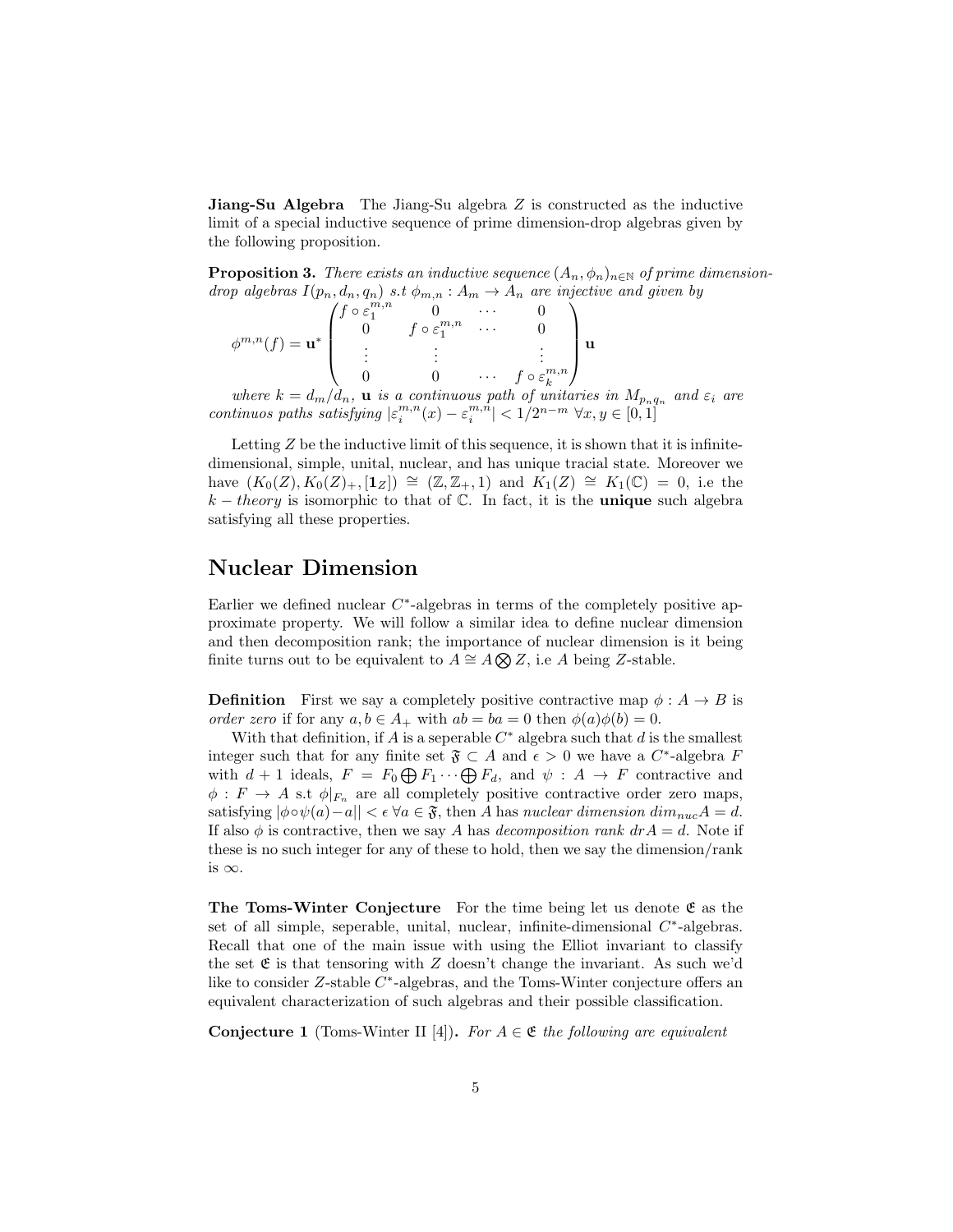- 1.  $A \cong A \bigotimes Z$
- 2.  $dim_{nuc} A < \infty$
- 3. A has strict comparison of positive elements

Moreover, the set of algebras satisfying these conditions form the largest class of C ∗ -algebras for which Ell is a complete invariant.

It was in fact later showed that for the case of  $\delta_c T(A)$  (the extreme boundary of the tracial states) being finite dimensional the three statements are equivalent. In the not restricted case, the first two are equivalent [4, 5]. So we see having finite nuclear dimension will be important to using the Elliott invariant for classification.

#### UCT

We now take a brief detour into one the assumptions needed for the classification, which is that the algebra satisfies the Universal Coefficient Theorem (UCT), which is a property coming from KK theory. It should be noted that it is still open whether this immediately comes from being nuclear, but as it is not proven, one assumes this as an additional property.

Notable Consequences To define the universal coefficient theorem requires defining KK-theory amongst many other structures, so instead we list two of the main consequences relevant for the  $K$ -theory of  $C^*$ -algebras and the goal of classification.

The first has to do with the the K-theory when tensoring algebras.

**Theorem 1.** Suppose A and B are nuclear  $C^*$ -algebras and that A satisfies the UCT. If  $K_0(A)$  and  $K_1(A)$  or  $K_0(B)$  and  $K_1(B)$  are torsion free (i.e not finiteorder elements), then  $K_0(A \otimes B) \cong (K_0(A) \otimes K_0(B)) \bigoplus (K_1(A) \otimes K_1(B))$ and  $K_1(A \otimes B) \cong (K_0(A) \otimes K_1(B)) \oplus (K_1(A) \otimes K_0(B))$ . Note here tensoring is understood as tensoring of abelian groups as identified as  $\mathbb{Z}$  – modules

The second has to do with properties of tracial states. Recall a faithful tracial state is a tracial state which satifies  $\phi(a^*a) = 0$  means  $\phi(a) = 0$ . Also note a tracial state  $\tau$  is quasidiagonal if for every finite subset  $\mathfrak{F} \subset A$  and  $\epsilon > 0$  there exists a unital completely positive map  $\psi : A \to M_n$  to some matrix algebra  $M_n$  such that  $||\psi(ab) - \psi(a)\psi(b)|| < \epsilon$  for every  $a, b \in \mathfrak{F}$  and  $|tr_{M_n} \circ \psi(a) - \tau(a)| < \epsilon \; \forall a \in \mathfrak{F}$ . With that we also have the following.

**Theorem 2** (Tikuisis-White-Winter [6]). Let A be a seperable nuclear  $C^*$ algebra which satisfies the UCT, then every faithful tracial state is quasidiagonal.

There is also a notion of a  $C^*$ -algebra being quasidiagonal which comes from the notion of bounded operators over a Hilbert space being quasidiagonal, and hence we say A is quasidiagonal if  $\exists$  a faithful representation  $\pi$  to bounded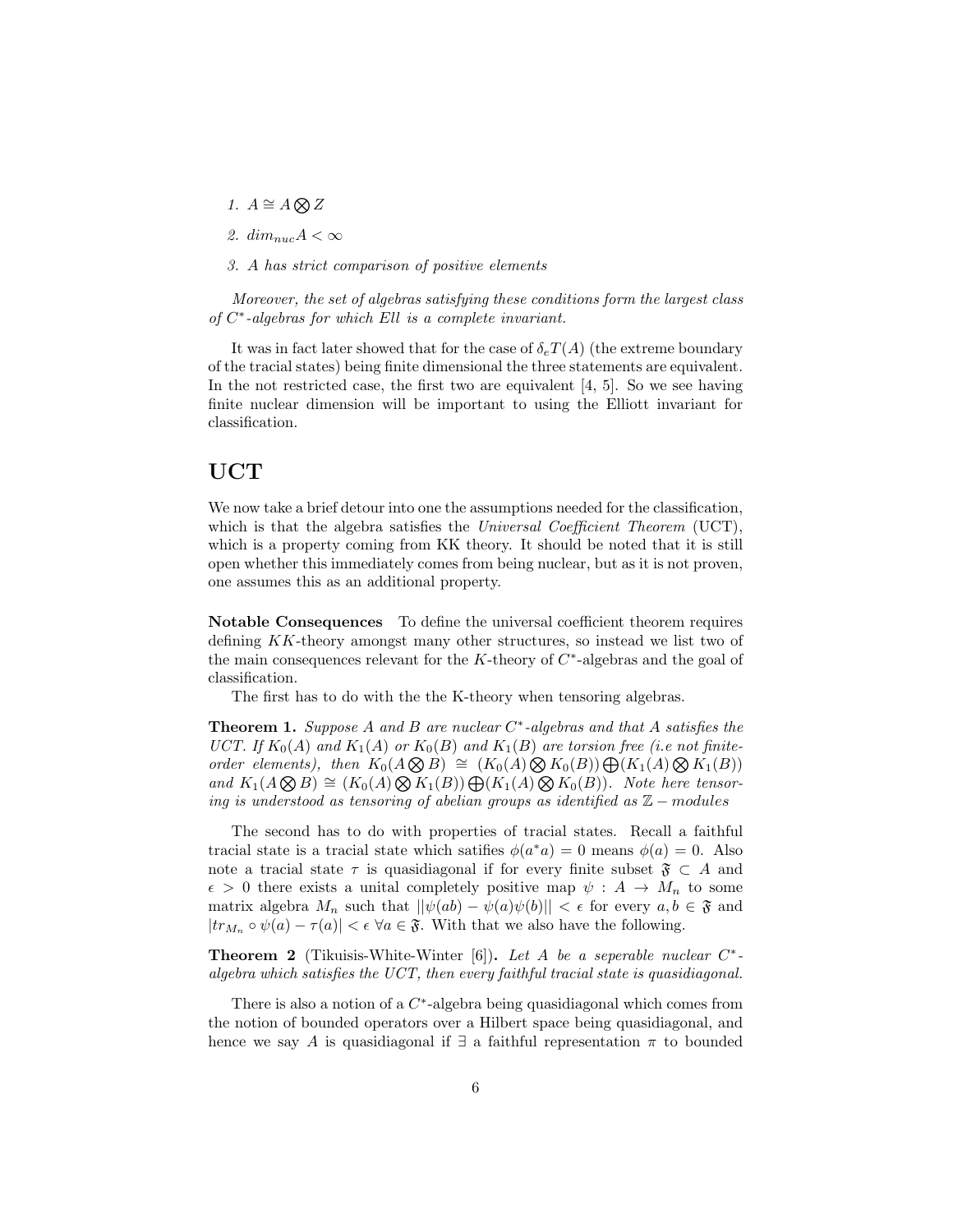operators over a hilbert space s.t  $\pi(A)$  is quasidiagonal. We then also have the following corollary.

**Corollary 1.** If  $A \in \mathfrak{E}$  and  $dim_{nuc} A < \infty$  and A satisfies the UCT, then A is quasidiagonal iff  $drA < \infty$ .

#### Generalized Tracial Rank and Classification

We now can consider the first step towards classification, which will be done by introducing generalized tracial rank and considering tensoring by the universal UHF algebra

**The Universal UHF Algebra** Let  $(n_i) \in \mathbb{N}$  be s.t  $n_i$  divides  $n_{i+1}$  and  $\phi_i: M_{n_i} \to M_{n_{i+1}}$  be unital <sup>\*</sup>-homomorphisms. Then the inductive limit of the inductive system  $(M_{n_i}, \phi_i)$  is called a UHF algebra.

Notably, to each UHF algebra we can associate a supernatural number by  $\mathfrak{p} = \prod_{p \ prime} p^{k_p}$  where  $k_p = \sup\{k \in \mathbb{N} : \exists m \ s.t \ p^k \ divides \ n_m n_{m-1} \cdots n_1\}.$  In fact we have the following classification.

**Theorem 3** (UHF algebra classification). Let  $U_1, U_2$  bet two UHF algebras with associated supernatural number  $\mathfrak{p}, \mathfrak{q}$ . Then  $U_1 \cong U_2$  implies  $\mathfrak{p} = \mathfrak{q}$ .

The *universal UHF algebra*  $Q$  is the unique (by the above classification) UHF algebra with associated supernatural number  $\prod_{p \ prime} p^{\infty}$ 

Generalized Trace Rank We first define the Elliott-Thomsen building block given by the following. Let  $F_1, F_2$  be two finite-dimensional  $C^*$ -algebras and suppose there are two unital <sup>\*</sup>-homomorphisms  $\phi_0, \phi_1 : F_1 \to F_2$ , and take  $A = \{ (f,g) \in C([0,1], F_2) \bigoplus F_1 : f(0) = \phi_0(g), f(1) = \phi_1(g) \};$  we call  $C^*$ algebras of the form of A Elliot-Thomsen building blocks.

Now if A is simple and unital, and for any  $\epsilon > 0$ ,  $c \in A_+$ , finite subset  $\mathfrak{F} \subset A$  there exists non-zero projection p and C<sup>\*</sup>-subalgebra which is also an Elliott-Thomsen building block B with  $\mathbf{1}_B = p$  satisfying

- 1.  $||pa ap|| < \epsilon \ \forall a \in \mathfrak{F}$
- 2.  $dist(pap, B) < \epsilon \ \forall a \in \mathfrak{F}$
- 3.  $1_A p$  is murray-von Neumann equivalent to a projection in  $\overline{cAc}$

then we say A has generalized tracial rank at most one

Classification With that we then have the following theorem classifying certain C<sup>\*</sup>-algebras with the restriction that  $A \bigotimes Q$  has generalized trace rank at most 1.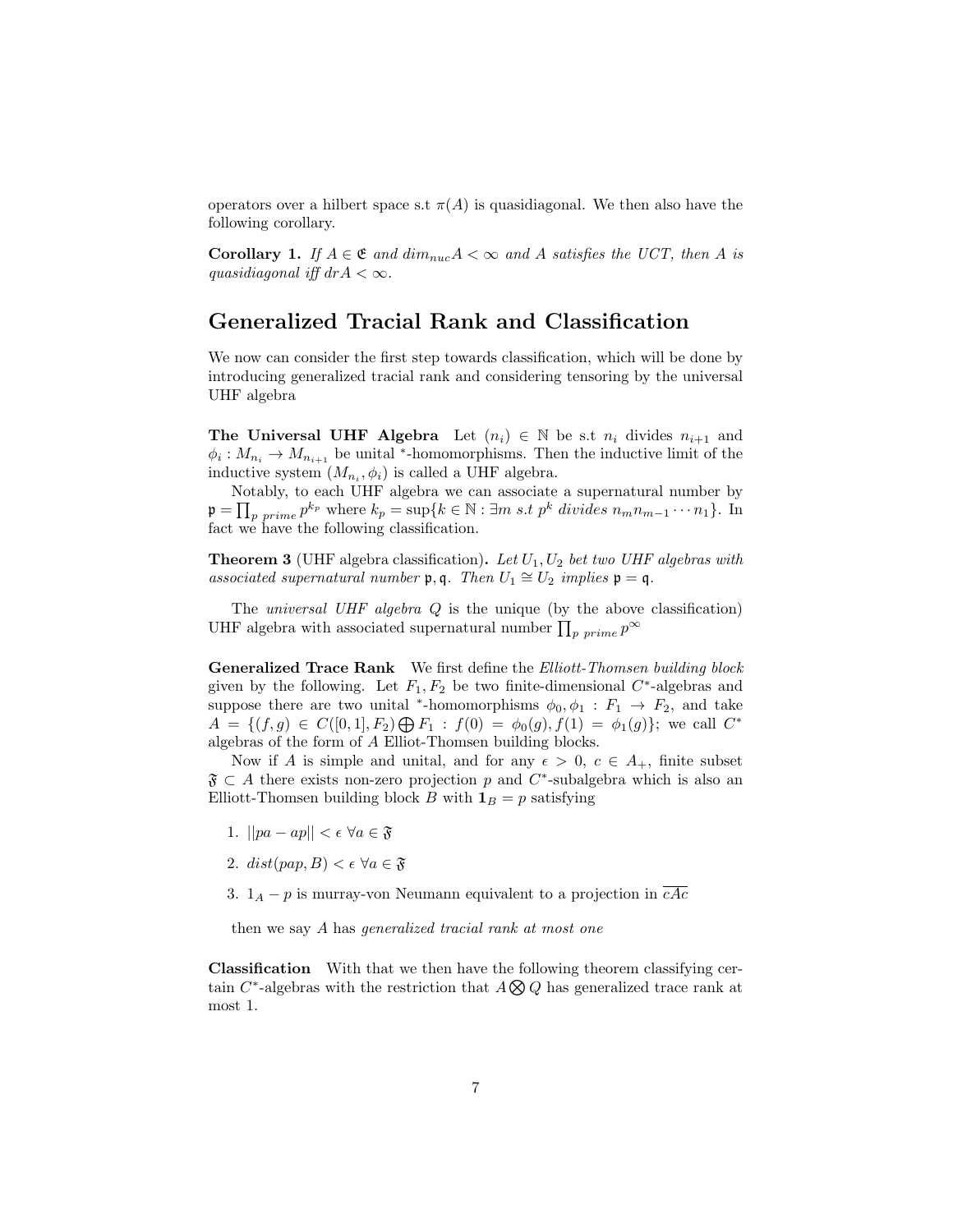**Theorem 4** ([7]). Let  $A, B$  be simple, seperable, unital, nuclear,  $C^*$ -algebras, and suppose  $A \otimes Q$  and  $B \otimes Q$  have generalized tracial rank at most 1. Then  $A \otimes Z \cong B \otimes Z$  iff  $Ell(A \otimes Z) \cong Ell(B \otimes Z)$ . Moreover any isomorphism between  $Ell(A \otimes Z)$  and  $Ell(B \otimes Z)$  can be lifted to an isomorphism of  $A \otimes Z$ and  $B \bigotimes Z$ .

### The classification

Note that the previous theorem, when restricted just to  $dim_{nuc}A < \infty$  so that  $A \cong A \otimes Z$ , gives us that the Elliott invariant classifies the algebras with the additional condition that  $A \bigotimes Q$  has generalized trace rank at most 1. However, it was shown that this last condition is redundant when  $drA < \infty$  and A satisfies the UCT.

**Theorem 5** ([8]). Let A be a simple, seperable, unital  $C^*$ -algebra with  $drA < \infty$ and satisfies the UCT. If all the tracial states of A are quasidiagonal, then  $A \bigotimes Q$  has generalized tracial rank at most one.

But there are a couple things to note. Firstly the condition on the tracial states is redunant as for such algebras it is known that all tracial states are quasidiagonal. Also as  $drA < \infty$  implies  $d_{nuc}A < \infty$  we see this with the previous theorem in fact classifies all simple, seperable, unital  $C^*$ -algebras with finite decomposition rank and satisfy the UCT.

However we can further relax decompisition rank being finite to nuclear dimension being finite. For simple, seperable, unital  $C^*$ -algebras s.t  $dim_{nuc} A$  <  $\infty$  and A satisfies the UCT, it is know that  $drA < \infty$ . Thus we equivalently have the complete classification of all simple,seperable, unital, infinite-dimensional  $C^*$ -algebras with finite nuclear dimension and which satisfy the UCT.

**Theorem 6.** Let  $A, B$  be simple, seperable, unital, infinite-dimensional  $C^*$ algebras with finite nuclear dimension and which satisfy the UCT. If there is an isomorphism  $\psi: Ell(A) \to Ell(B)$  then there is a \*-isomorphism  $\Phi: A \to B$ which is unique upto approximate unitary equivalence, and satisfies  $Ell(\Phi) = \psi$ 

#### References

- [1] K. R. Strung et al., An Introduction to C\*-algebras and the Classification Program. Springer, 2021.
- [2] M.-D. Choi and E. G. Effros, "Nuclear c\*-algebras and the approximation property," American Journal of Mathematics, vol. 100, no. 1, pp. 61–79, 1978.
- [3] E. Kirchberg, "C\*-nuclearity implies cpap," Mathematische Nachrichten, vol. 76, no. 1, pp. 203–212, 1977.